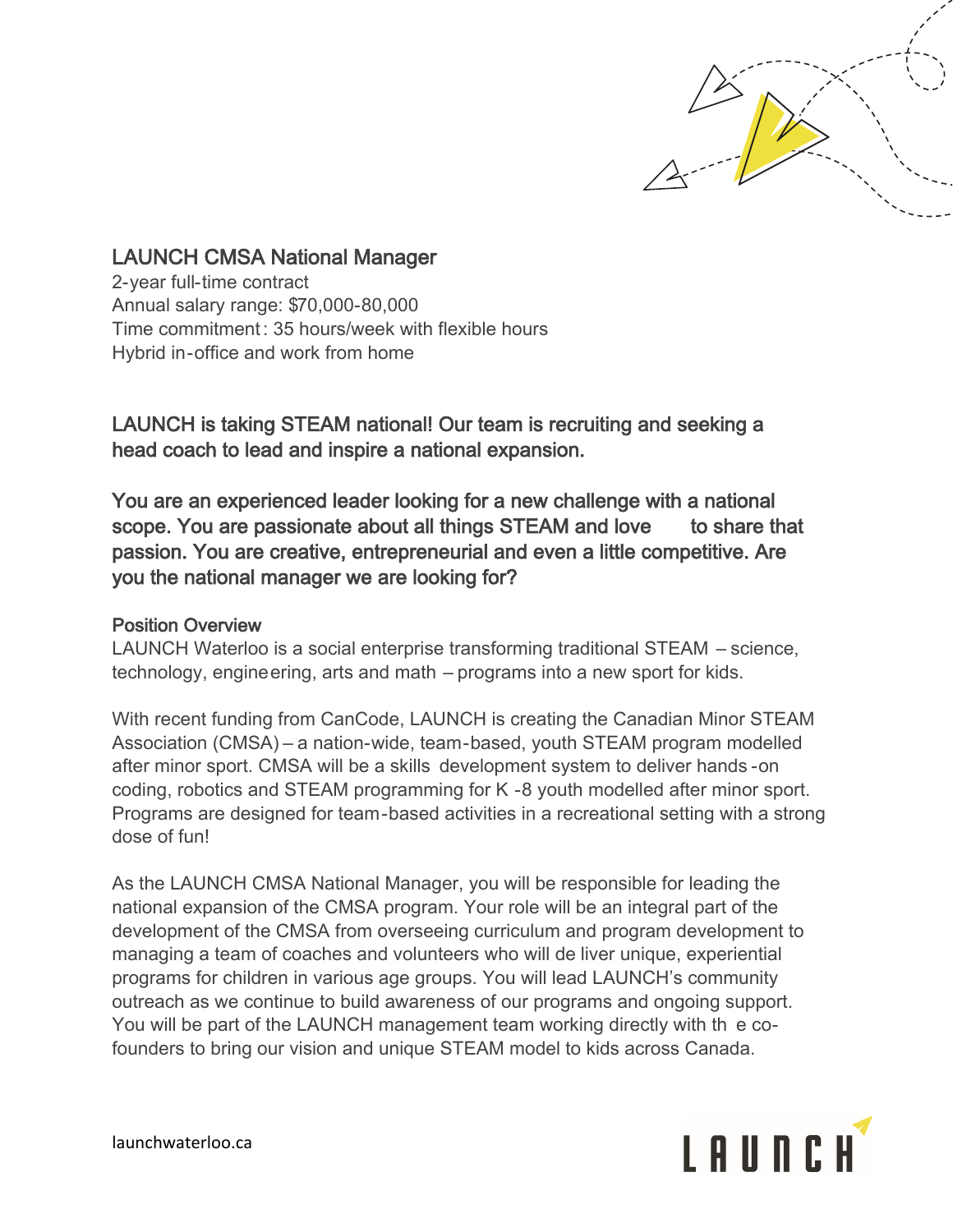## **Responsibilities**

- Drive forward and implement LAUNCH's vision of the Canada Minor STEAM **Association**
- Work directly with the program development partners to ensure the programming aligns with the minor sport model, is easy to implement, and delivered with consistency
- Liaise with delivery partner organizations across Canada to implement CMSA programs in select cities
- Manage reporting requirements to the satisfaction of our funding partner, including the development and execution of reporting mechanisms for program attendance and expenses
- Manage the CMSA Coordinator
- Oversee recruitment of coaches including head coaches and assistant coaches
- Liaise with all coaches throughout the season to engage, inspire and problem solve
- Provide online and in-person support during program activities where required
- Develop and oversee volunteer recruitment, training, scheduling
- Assist and support the development of policies and procedures related to programming
- Assist in maintaining accurate program records including incident reports and attendance
- Advocate and support promotional activities for all CMSA programs
- Assist with various CMSA events and activities
- Coach local programming when necessary

## Qualifications

- Demonstrated experience in leading, planning, organizing, and implementing education, outreach, camp, youth programs, or recreation activities with children and youth
- Bachelor's or Master's degree or equivalent experience
- Demonstrated leadership and mentor ing experience with a diverse team
- Strong organizational skills and the ability to take a concept from idea to implementation
- Exceptional communication skills
- Strong service orientation and entrepreneurial spirit
- Experience in STEAM fields an asset
- Experience in coaching or participating in minor sport an asset
- Teaching, coaching or experience in informal education an asset
- Experience with online learning and teaching applications an asset
- Must provide vulnerable sector records check



launchwaterloo.ca